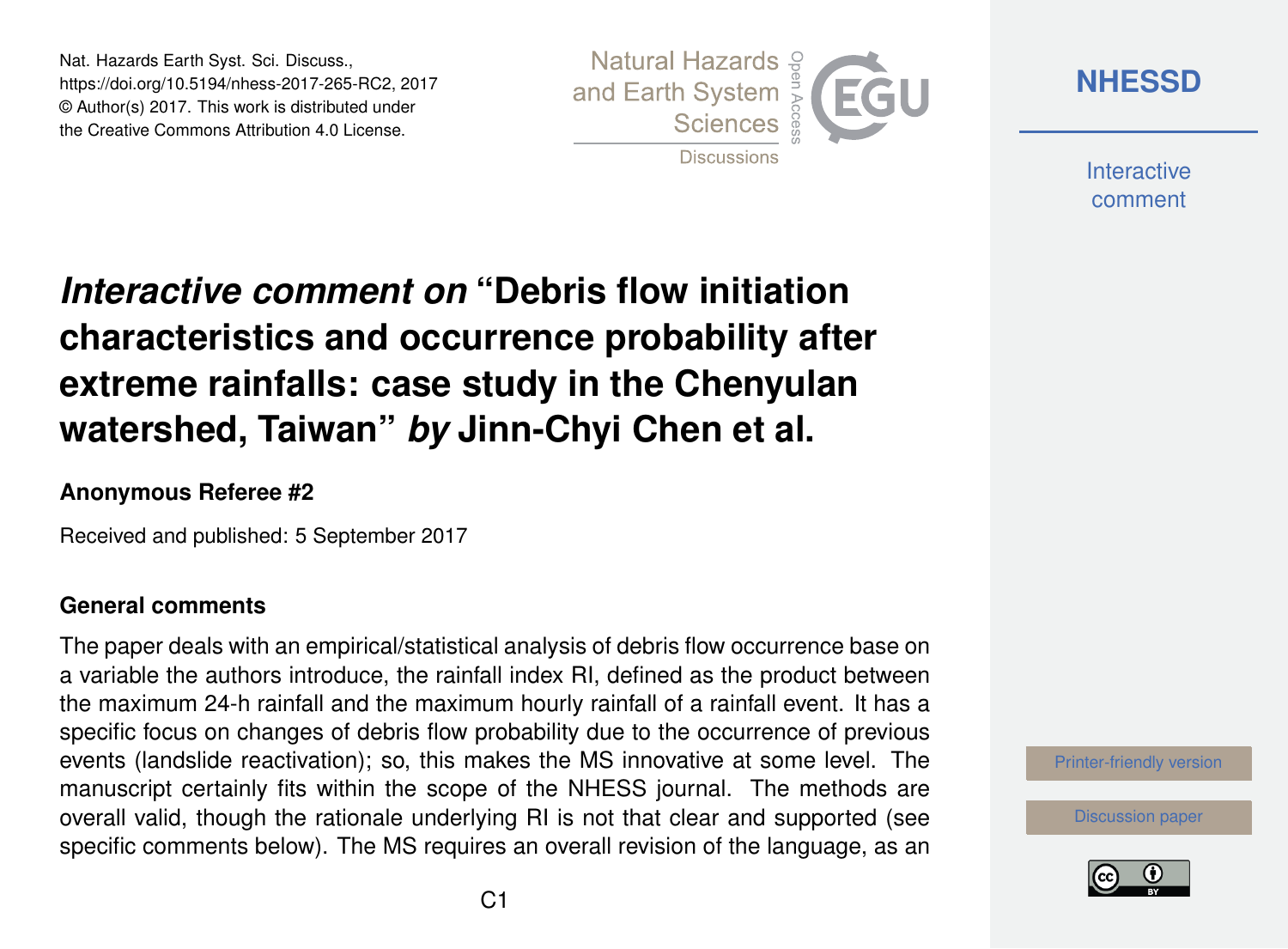too much of symbols and acronyms are used, which makes it very difficult to follow. Finally, I suggest **major revisions** for the manuscript.

### **Specific comments**

P2 L 3-5 These are quite strong statements on climate change impacts. Are the authors really sure that the cited papers allow to make these statements?

P2 L 9 [". . . and increase the volume of loose debris within a watershed"] The paper analysis is based on the assumption that after an extreme event causing landslides, the probability of landslides increases as a feedback effect. I suppose that in other cases, the opposite may be observed, as the occurrence of landslides can bring to a stabilization of affected slopes, and thus a lower probability of subsequent initiations. The authors should discuss better this issue.

P2 L 28 [". . .hydraulic design."] Authors should here add some literature on previous studies focused on the assessment of debris flow/landslide triggering return period. For instance:

*M. Borga, G. Dalla Fontana, F. Cazorzi, Analysis of topographic and climatic control on rainfall-triggered shallow landsliding using a quasi-dynamic wetness index J. Hydrol., 268 (1–4) (2002), pp. 56-71*

*D.J. Peres, A. Cancelliere, Estimating return period of landslide triggering by Monte Carlo simulation, Journal of Hydrology, Volume 541, 2016, Pages 256-271, ISSN 0022- 1694, http://dx.doi.org/10.1016/j.jhydrol.2016.03.036.*

*P. D'Odorico, S. Fagherazzi, R. Rigon, Potential for landsliding: dependence on hyetograph characteristics J. Geophys. Res.: Earth Surf., 110 (F1) (2005)*

*L. Schilirò, C. Esposito, G. Scarascia Mugnozza, Evaluation of shallow landslidetriggering scenarios through a physically based approach: an example of application in the southern Messina area (northeastern Sicily, Italy), Nat. Hazards Earth Syst. Sci., 15 (9) (2015), pp. 2091-2109*

**[NHESSD](https://www.nat-hazards-earth-syst-sci-discuss.net/)**

**Interactive** comment

[Printer-friendly version](https://www.nat-hazards-earth-syst-sci-discuss.net/nhess-2017-265/nhess-2017-265-RC2-print.pdf)

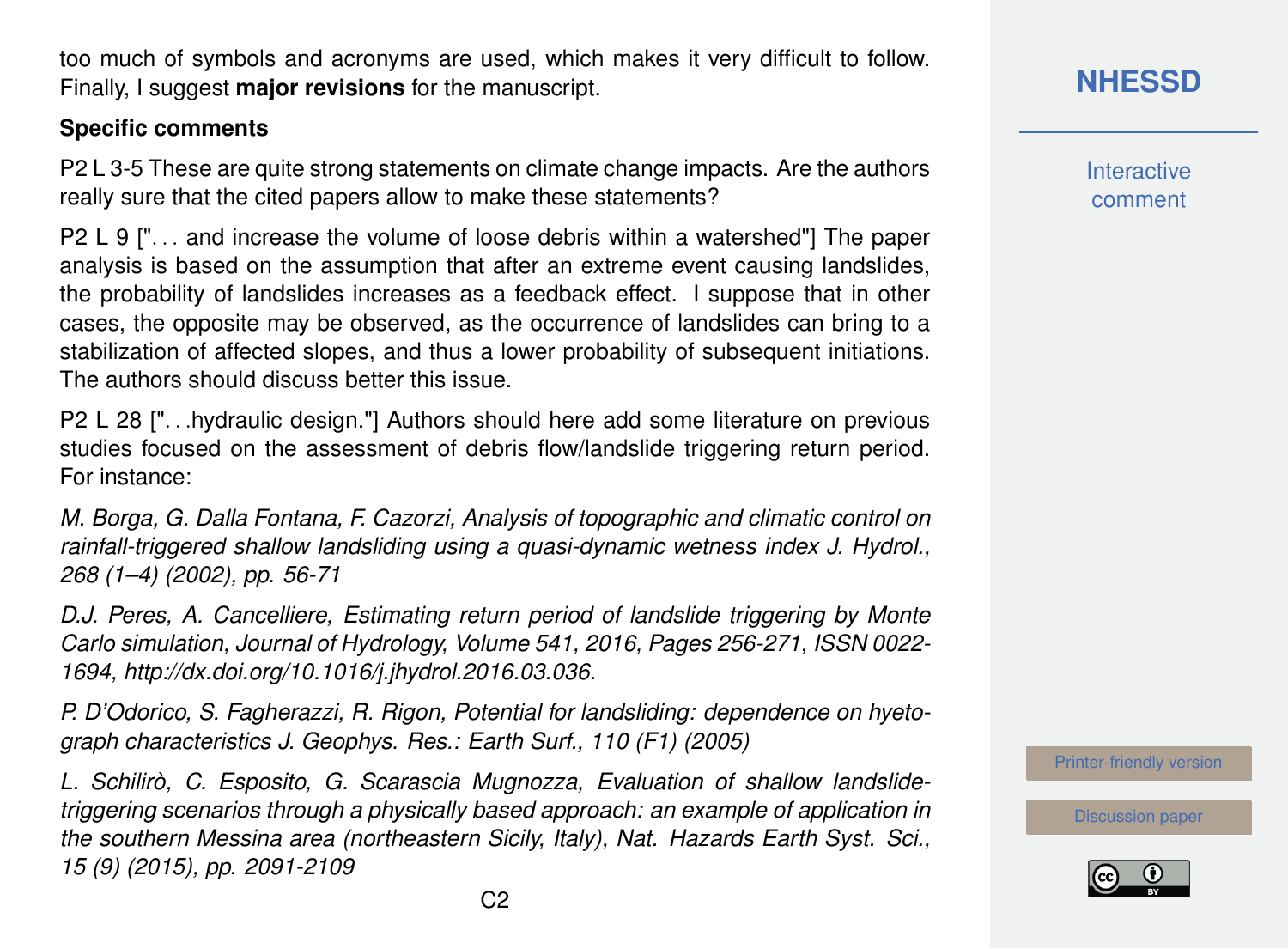*Bogaard, T. and Greco, R.: Invited perspectives. A hydrological look to precipitation intensity duration thresholds for landslide initiation: proposing hydro-meteorological thresholds, Nat. Hazards Earth Syst. Sci. Discuss., https://doi.org/10.5194/nhess-2017-241, in review, 2017.*

Section 2. The data section lacks of some essential information: what kind of rainfall data was available (a continuous series? Hourly? Sub-hourly?), how was the rain gauge selected to compute the RI (the "nearest" rain gauge?)

P3 L18-20 the computation of the RI requires a criteria for identifying what is a "rainfall event". The authors should specify the criterion that they have adopted to single-out rainfall events from a rainfall sequence.

Figure 2. In this figure it seems that an "ad hoc" criterion has been used to plot the RI corresponding to events ("10 or more debris flows"). Since it does not seem that the RI has a physically-based/hydrological rationale, the authors should at least better prove if the RI works well in separating triggering and non triggering events. So: what happens if the "10 debris flow" threshold changes (e.g. to 5, or another number)? What happens if the RI index values for NON-triggering events are plotted?

Figure 3. It is unclear to which data points the curves are fitted (or where the curves come from)

Figure 4. It is unclear how this curve has been determined

P1 L18-20; P 6 L4-8; P6 13-15 : (not exhaustive) list of sentences difficult to follow because an excessive use of symbols and acronyms. Write more in terms of "concepts" rather than in terms of "symbols". Perhaps the authors should rewrite the MS with the support of a native-english writer

P 10 L 1: n is the number of years only if one value per year is in the sample (e.g. annual maxima data). From table 2 it seems that multiple values of RI can be present within a year. Please clarify

**[NHESSD](https://www.nat-hazards-earth-syst-sci-discuss.net/)**

**Interactive** comment

[Printer-friendly version](https://www.nat-hazards-earth-syst-sci-discuss.net/nhess-2017-265/nhess-2017-265-RC2-print.pdf)